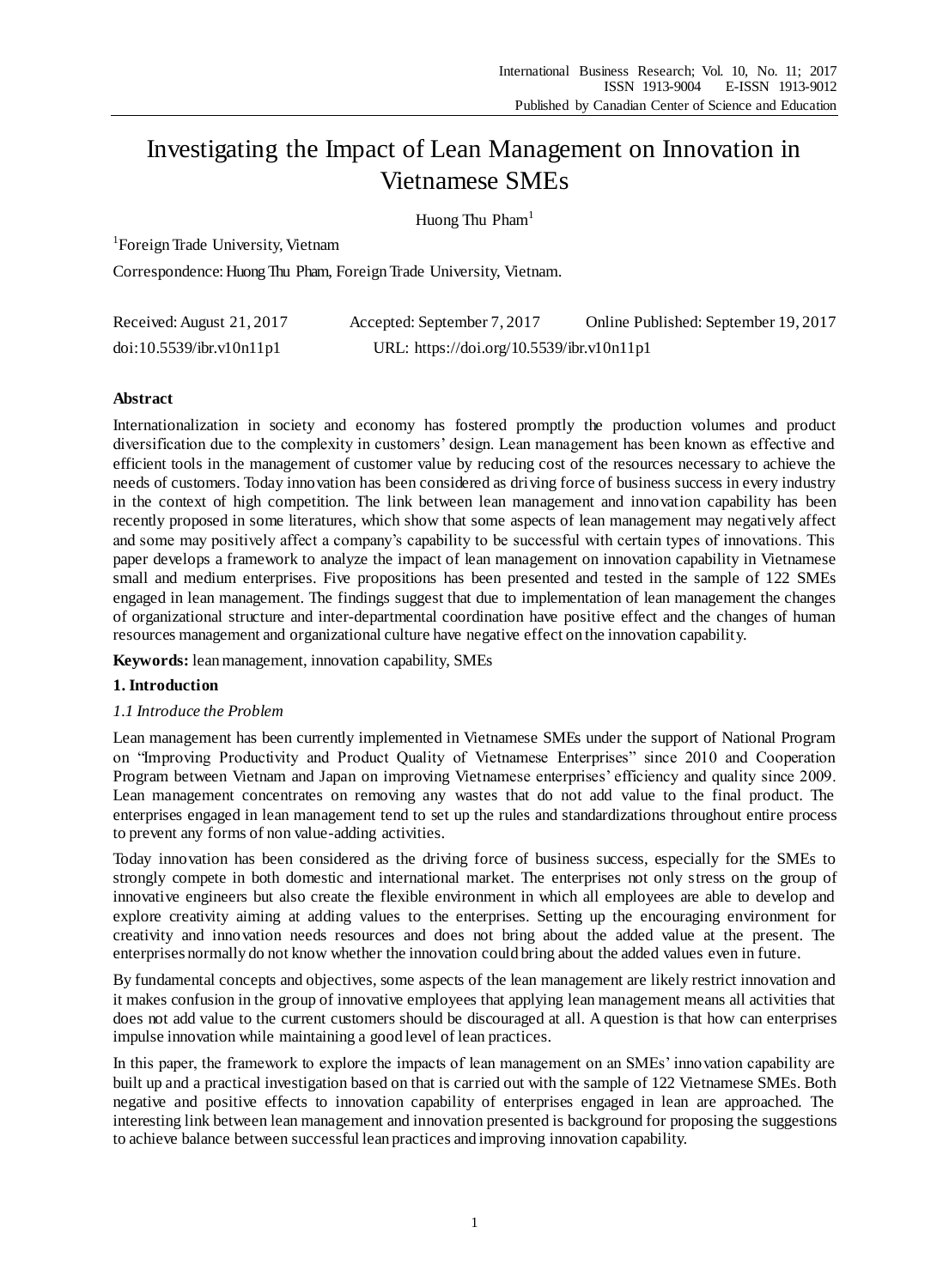# *1.2 Literature Review*

# 1.2.1 Lean Management

The philosophy of lean was originated by Toyota in 1950s and first defined in the book published in 1990, *The Machine that Changed the World*, based on the Massachusetts Institute of Technology's study on the automobile. The techniques of eliminating *muda* (waste) and coordinating the flow of parts within the supply chain in the famous Toyota Production System (TPS) were initiated by Taiichi Ohno, a production genius of Toyota Motor Corporation. Two backbones of the TPS include just-in-time system (JIT) in which "parts would only be produced at each previous step to supply the immediate demand of the next step" and Jidoka system in which the problems are identified and traced right in the process and no detective parts would be transferred to the next step (James P. Womack et al., 1990, p.49-69).

The main objective of lean philosophy is increasing the efficiency by improving the flow of the system, applying only value adding time and steps into the organization and eliminating all waste. James P.Womack and Daniel T. Jones (1996) brought the concept of "lean thinking" that is eliminating any things not necessary to production by concentrating on exactly what customers need. There five principles of lean thinking including value, value stream, flow, pull and perfection. (James P.Womack & Daniel T. Jones, 1996, p.306-311)

- Value is defined as "capability provided to customer at the right time at an appropriate price, as defined in each case by the customer".
- Value stream is defined as the set of all the "specific activities required to design, order, and provide a specific product, from the concept to launch, order to delivery, and raw materials into the hands of the customer". There are three types of activities in the value stream including activities that unambiguously create value, activities that create no value but seem to be unavoidable, activities that create no value and are immediately avoidable.
- Flow is defined as the "progressive achievement of tasks along the value stream so that a production proceeds from design to launch, order to delivery and raw material into the hands of customer with no stoppages, scrap or backflows".
- Pull is defined as the "system of cascading production and delivery instructions from downstream to upstream in which nothing is produced by the upstream supplier until the downstream customer signals a need".
- Perfection is defined as the "complete elimination of muda so that all activities along a value stream create value".

Aiming to the objective of lean philosophy, there might be changes in organizational structure, intercommunication, experience and skills of employees, product designing process and culture in SMEs engaged in lean.

In most of publication, it is claimed that creating smooth flow and value stream orients the organizations to be more flexible. A flat and flexible organizational structure allows managers to be closer to the shop floor and shortens feedback time, which results in improving information flow, clarity and speeds up decision making (Drew, McCallum & Roggenhofer, 2004, p.52). The longer an organization has been engaged in implementing or using lean, the more flexible structure it had (Faron A., 2012, p.110). The fewer layer in organizational hierarchy to enable quick response and a high level of horizontal integration to increase knowledge transfer (Nahm et al., 2003, p.282). Lean management will lead to a simplification of tasks and these tasks are performed in a reduced space (Paez, O., et al., 2004, p.293). In order to eliminate non value adding activities and create flow, all employees need to think of simplifying their work by standardizing their work, so that a given task will take the same amount of time every time and also will be done correctly on the first attempt (Womack & Jones, 1996, p.10). *Thus, lean management might goes with the lower level of specialization, higher level of horizontal and fewer layers in organizational hierarchy.*

Smoothing the flow of information is considered as a condition to unstop the value stream and lean production development proposes a "seamless information flow" (McManus, 2004). Breaking inter-departmental barriers within the organization and let information flow both horizontally and vertically to smooth the flow of information has seen as success factor in implementation of lean management (R.P. Mishra & A. Chakraborty, 2014, p.165-167). Multi-functional teams in which the members come from different department of SMEs have been broadly deployed and play important roles in implementing lean (Sanchez, A.M. &Perez, M.P., 2001, p.1433-1451). A fundamental strategy in lean is the bottom-up strategy in which employees are involved in continuous improvement process in discovering the sources of waste so as to discard them (Hann et al., 2012).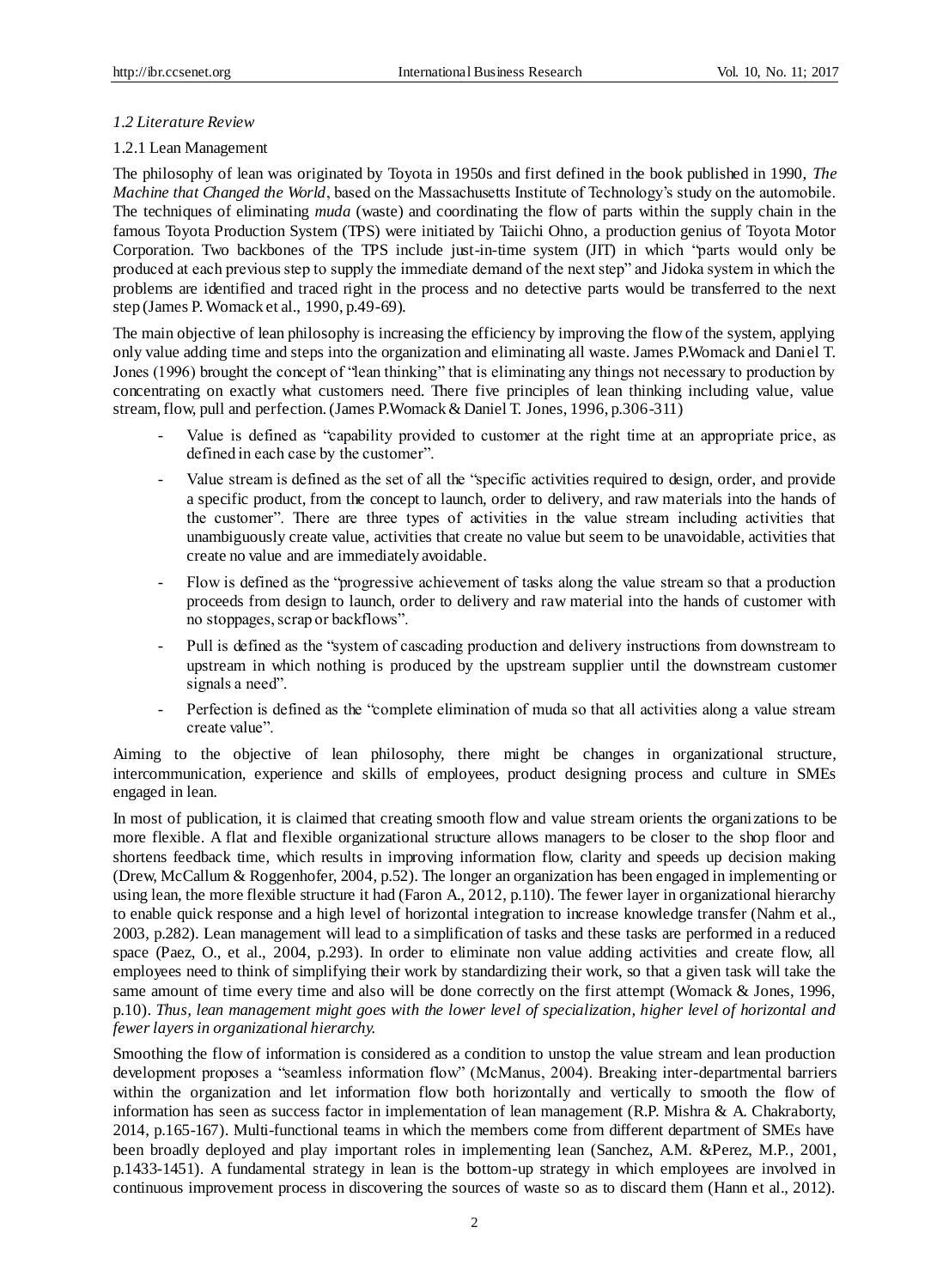# *Lean management might change the inter-departmental coordination in SMEs, in which information of customer's demand and characteristics is shared and all departments are involved in building up the strategy.*

Parker (2003, p.631) found that although the work speed improved in lean practice the stress due to lean job increased, the autonomy and skill utilization of employees decreased. Standardization leads to decreased levels of commitment and less motivation as well as less informal communications. The multi-functionality and high productivity requirements on employees lead to the loss of specialized expertise (H.Chen & R.Taylor, 2009, p.830). *Lean management might change human resource management that the employees face with more stress and have less motivation, autonomy, skill utilization and less informal communication.* 

As for the purpose of increasing the efficiency by improving the flow of the system, applying only value adding time and steps into the organization and eliminating all waste in lean management, design for manufacturability and standardization are two main practices in lean design. Design for manufacturability is expected to increase the efficiency and asset utilization by simplifying the design, minimizing the number of product parts and standardizing parts and process. Standardization defines the way product design is to be completed every time with standard procedures, standard materials and standard parts, match new design with existing components and manufacturing methods. (H.Chen & R.Taylor, 2009, p.829-830). Since the lean thinking emphasis on value defined by customers thus product design should base on the customers' requirements and all non-value adding activities in designing should be eliminated. *Lean management might change the process of production design,* in which process, material, product parts are standardized, number of product parts is minimized, the product *design are compatible with existing manufacturing procedures and processes, all non-value adding activities are eliminated and customers' requirements are followed in designing new product.* 

Concentrating on waste identification and elimination as well as organizing all activities around value streams make culture in lean organization differ from the traditionally organized ones (W., Urban, 2015, p.135). Lean concepts promote the reduction of any slack or underutilized design resources, any risks or potential failures that can result in necessary corrections, any variability to achieve product quality at relatively low costs (H.Chen & R.Taylor, 2009, p.829). *Lean management might change the culture of SMEs, in which all attention of both managers and employees are cutting non-necessary resources, minimizing risk and reducing variability in keeping required quality.* 

#### 1.2.2 Innovation

Innovation was referred to be the single most important factor to boost the economy. According to Albury (2005, p.52), "successful innovation is the creation and implementation of new processes, products, services and methods of delivery which result in significant improvements in outcomes, efficiency, effectiveness or quality". H.Chen and R.Taylor (2009, p.827) explains "innovation as implementation, institutionalization and commercialization of new and creative ideas".

Various form of innovation has been proposed in literature such as product or process innovation, administrative or technological innovation, radical or incremental innovation, etc. Product innovation is defined as new outputs that are introduced for the benefits of customers meanwhile process innovation is considered as new tools, devices, procedures as well as knowledge in throughput technology that mediate between inputs and out puts (Utterback and Abernathy, 1975, p.641-647). Henderson and Clark (1990, p.12-15) use distinction between component and system knowledge to differentiate four categories of innovation including incremental, modular, architectural and radical innovation. Incremental innovation makes improvements on existing design through improvements in the components. Incremental innovation is the most popular innovation in which gradual improvements in knowledge and materials lead to most products and services being enhanced overtime. Modular innovation uses the architecture and configuration associated with the existing system but employs new components with different design concept. Architectural innovation use the new architecture and configuration of the system as new linkages are instituted meanwhile the components and associated design concepts remain unchanged. Radical innovation is on the top of innovation which "establishes a new dominant design, and hence a new set of core design concepts embodied in components that are linked together in a new architecture". Greve, (2007, p.947) presents two forms of innovation, "incremental innovations, as innovations which advance existing technology, and radical innovations, as innovations which develop new technology".

Studying critical factors affect to innovation capability, G. Chryssochoidis (2003) summarizes the factors affecting product innovations in literature in which linkages between organizational demographic characteristics, organizational structure, commitments of managers and employees, environmental conditions of organization, process of strategy formation and product innovation are presented. Marisa Smith and colleagues (2008, p. 659-660) identifies 9 key factors influence organization ability to manage innovation including technology,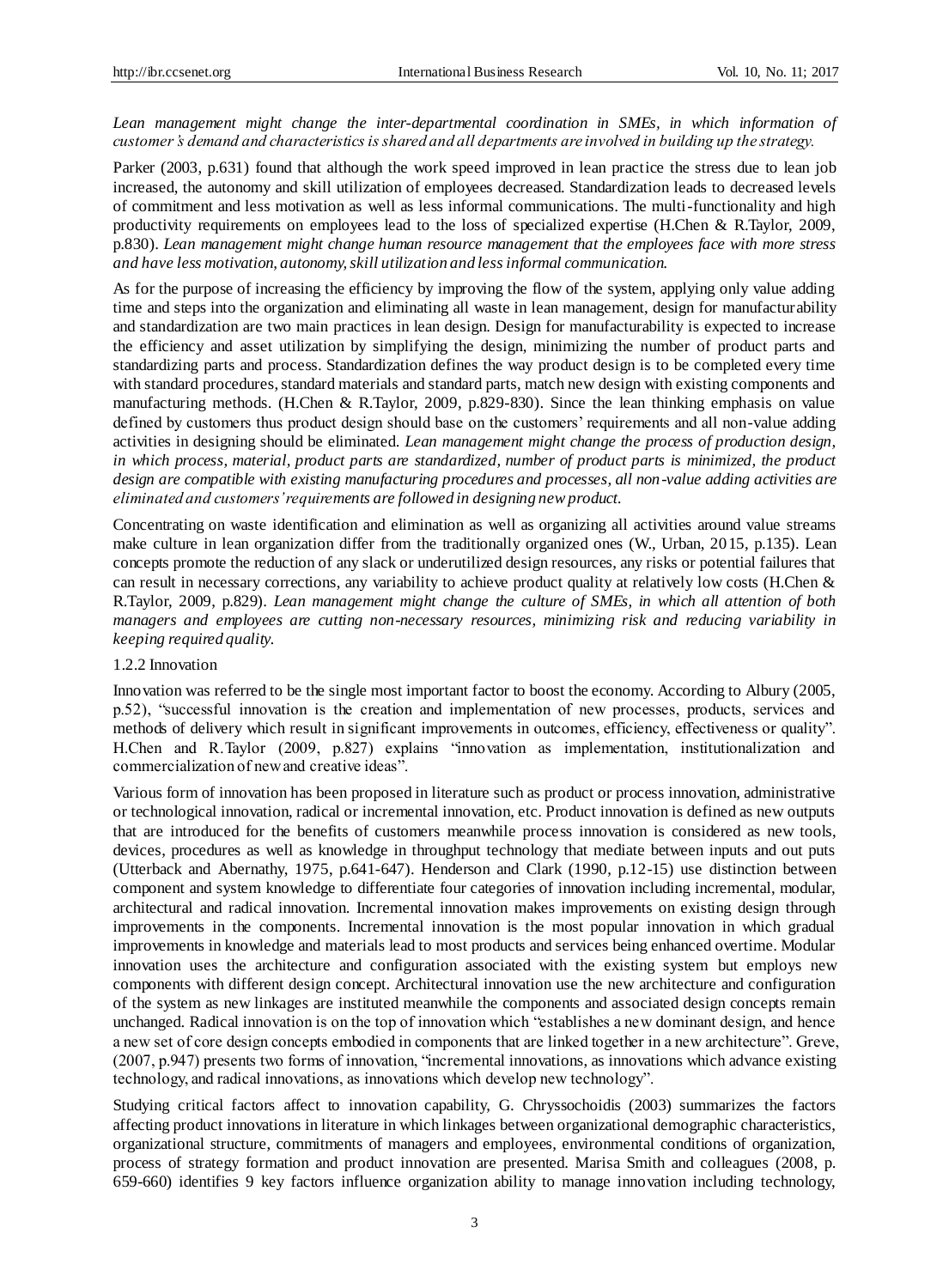innovation process, corporate strategy, organizational structure, organizational culture, employees, resources, knowledge management, management style and leadership. Haryani S. & Gupta V.B. (2016, p.1215-1216) figure out five factors affecting to innovation capability of Indian software firms including technological orientation, inter-departmental coordination, competitors orientation, customer orientation and innovative strategies.

1.2.3 Lean Management and Innovation

Relationship between lean management and innovation has been investigated in some researches with the purposes of proposing suggestions to balance between lean management and innovation, two driving forces for today's business success.

Based on observation of Toyota Production System, Mehri (2006, p. 21-42) reveals that due to waste minimization and standardization, lean design have a negative effect on workers' potential for creativity and innovation. Adding to Mehri (2006), H.Chen & R.Taylor (2009, p829-830) study impact of lean management on innovation capability in term of lean culture, lean design, lean supply chain and human resource management. It is argued that there are negative relationships between those dimensions of lean management and innovation capability. The authors suggest that in order to balance between lean management and innovation, the organizations might choose one of these strategies based on its characteristics and products: outsourcing innovation, establishing an independent innovation center, lean innovation system, innovative product development process.

In evaluating the relationship between lean manufacturing dimensions and radical product innovation in Jordanian pharmaceutical sector, Rima Al Hasan and Zu'bi M.F. Al-Zu'bi (2014, p. 230-258) investigate the impact of 4 factors including continuous improvement, waste minimization, lean job characteristics, employee involvement on radical innovation and find that there is negative relationship between lean job characteristics, employees' involvement and radical innovation.

## *1.3 Conceptual Framework*

Since the knowledge background about innovation of Vietnamese SMEs is still limited, this study simply categorizes the innovation in two types, incremental innovation and radical innovation. The incremental innovation refers to the improvement of product or process with the existing design and system. Radical innovation is understood that there should be the new technology or the new market developed. By linking the changes in organization due to lean management and the critical factors affect to innovation, in the next section we develop a framework that conceptualizes the impact of lean management on organization's innovation.



#### Figure 1. Conceptual Model

As mentioned above, adopting lean philosophy might lead to changes in organizational structure, inter-departmental coordination, human resources management, new product designing process and culture in SMEs engaged in lean. It is presented in previous literature that those might affect to innovation of the organization. Therefore, this study proposes 5 hypotheses on the relationship between lean management and innovation as follows: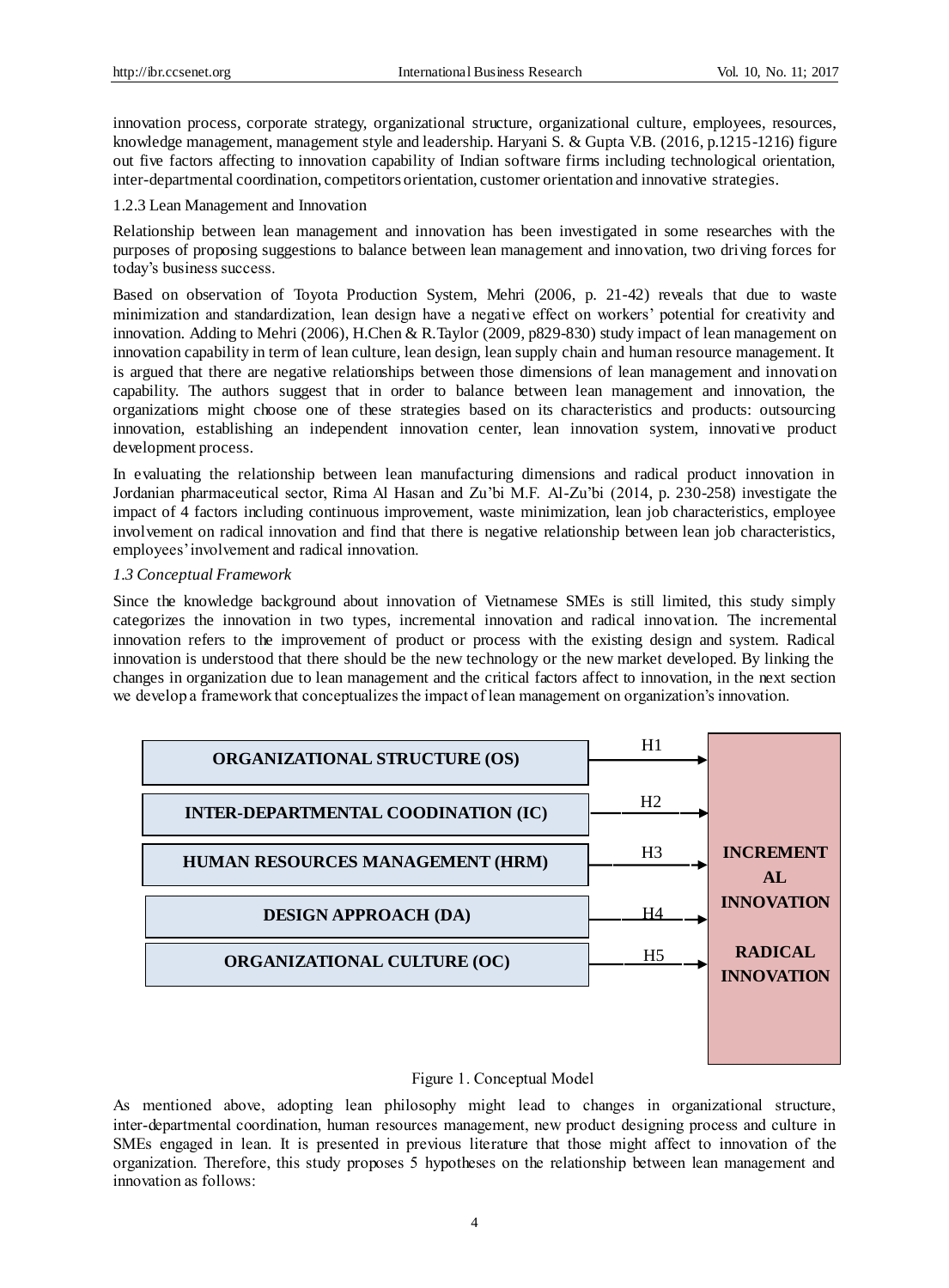*H1a. After implementing lean, the changes in organizational structure will result in higher level of incremental innovation.* 

# *H1b. After implementing lean, the changes in organizational structure will result in higher level of radical innovation.*

Drew, McCallum & Roggenhofer (2004, p.52), Faron A. (2012, p.110), Nahm and colleagues (2003, p.282), Paez, O., and colleagues (2004, p.293), Paez, O., and colleagues (2004, p.293), Womack & Jones (1996, p.10) figure out the impact of lean management on the organizational structrure. G. Chryssochoidis (2003) and Haryani S. & Gupta V.B. (2016, p.1215-1216) identify the effect of organizational structure to the innovation including incremental and radical innovation.

# *H2a. After implementing lean, the changes in inter-departmental coordination will results in higher level of incremental innovation.*

# *H2b. After implementing lean, the changes in inter-departmental coordination will results in higher level of radical innovation.*

Sanchez, A.M. &Perez, M.P. (2001, p.1433-1451), McManus (2004), Hann & colleagues (2012), R.P. Mishra & A. Chakraborty (2014, p.165-167) argue that lean management might change the inter-departmental coordination in SMEs. Haryani S. & Gupta V.B. (2016, p.1215-1216) prove that the higher level of inter-departmental coordination will result in higher level of innovation.

*H3a. After implementing lean, the changes in human resource management will result in lower level of incremental innovation.* 

# *H3b. After implementing lean, the changes in human resource management will result in lower level of radical innovation.*

Parker (2003, p.631) and H.Chen & R.Taylor (2009, p.830) present that lean management might lead to more stress, less motivation, autonomy and skill utilization and less informal communication of employees. Those results might affect to the innovation capability of the organizations.

# *H4a. After implementing lean, the lean approach of new product design will result in lower level of incremental innovation.*

# *H4b. After implementing lean, the lean approach of new product design will result in lower level of radical innovation.*

Marisa Smith and colleagues (2008, p. 659-660), H.Chen & R.Taylor (2009, p829-830) and Mehri (2006, p. 21-42) argue that lean management changes the approach of new product design and this will result in lower level of innovation.

# *H5a. After implementing lean, the lean organizational culture will result in lower level of incremental innovation.*

## *H5b. After implementing lean, the lean organizational culture will result in lower level of radical innovation.*

One of the most critical factors affecting on the implementation of lean management is organizational culture. The organization should change the organizational culture to make it appropriate to the lean philosophy (W., Urban, 2015, p.135), (H.Chen & R.Taylor, 2009, p.829). G. Chryssochoidis (2003), Marisa Smith and colleagues (2008, p. 659-660) identify the organizational culture is a critical factor effecting to the organizations' innovation.

# **2. Methodology**

# *2.1 Compiling the Questionnaire*

To carry out innovation measurements in Vietnamese SMEs as well as the impact of lean management on the organizations, this study develop a data collection questionnaire based on the above literature review and conceptual model. Questionnaire is presented in Vietnamese and composed of 3 main parts including lean implementation, innovation capability and impact of lean implementation on innovation. Based on the analysis of the changes in organizations due to implementation of lean, 19 sub-factors, specifying of 5 factors, are proposed to investigate the affect of lean management to Vietnamese SMEs' innovation. The incremental innovation is measured by assessment on improvement of products and/or process meanwhile radical innovation is measured by assessment on new technology and/or new market developed.

In-depth interview with pilot group of managers was conducted in order to make sure that the managers might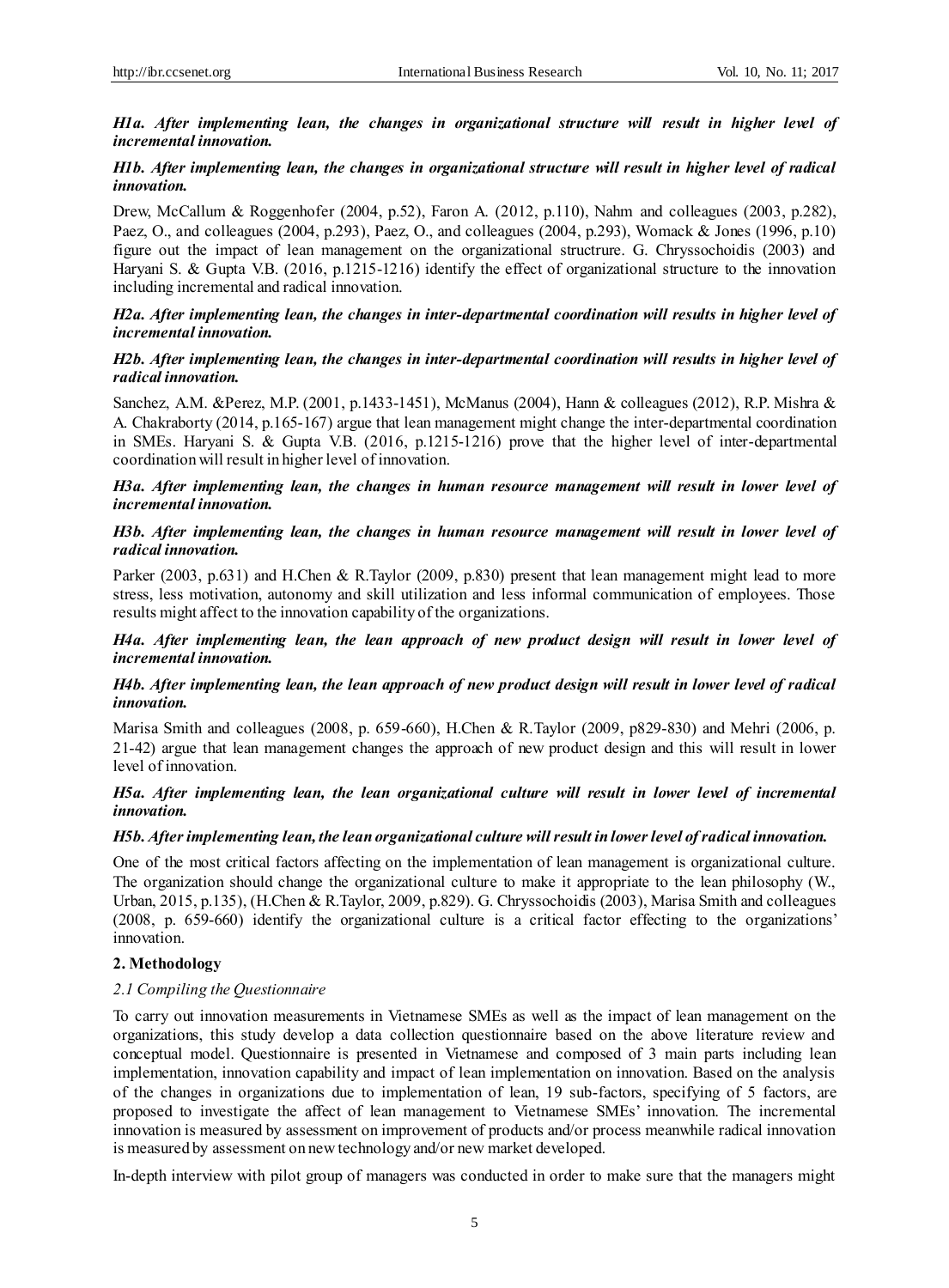understand the content of questionnaires. The terms related to innovation and lean management was edited in Vietnamese to make it easy for SMEs managers understand the content.

Likert 5 points scales, which are strongly disagree, disagree, neutral, agree and strongly agree, are given to measure SMEs' use lean tools, innovation awareness and culture, changes in SMEs after implementing lean management, as well as level of incremental and radical innovation.

# *2.2 Sampling Selection*

In order to investigating the impacts of lean management on Vietnamese SMEs' innovation, this research aimed at 122 companies those joined in the Keieijuku program organized by Vietnam Japan Human Resource Development Institute (VJCC) and funded by JICA from January to July 2017. The reason is that as a main part of Vietnamese SMEs involved in lean management those companies almost get familiar with lean concepts, have at least 3 years of engaging in lean and many of them has been supported in the National Program on "Improving Productivity and Product Quality of Vietnamese Enterprises" and Cooperation Program between Vietnam and Japan on improving Vietnamese enterprises' efficiency and quality since 2009.

The questionnaire was completed by the company executive managers responsible for the whole companies. 250 questionnaires were sent out directly to SMEs, 122 responses were received.

# **3. Findings**

#### *3.1 Reliability*

Cronbach's alpha of all measures except INCREMENTAL are greater than 0.7 which is close to one and Corrected Item-Total Correlation is greater than 0.3, which means that all measurements except INCREMENTAL are reliable (Field, 2011).

Table 1. Item-Total Statistics

|                                                                      |                                                                |                          | Corrected         | Cronbach's           |  |  |  |
|----------------------------------------------------------------------|----------------------------------------------------------------|--------------------------|-------------------|----------------------|--|--|--|
|                                                                      | <b>Scale Mean if Item</b>                                      | <b>Scale Variance if</b> | <b>Item-Total</b> | <b>Alpha</b> if Item |  |  |  |
|                                                                      | <b>Deleted</b>                                                 | <b>Item Deleted</b>      | Correlation       | <b>Deleted</b>       |  |  |  |
|                                                                      | Cronbach's Alpha = $0.883$ for "Organizational Structure" - OS |                          |                   |                      |  |  |  |
| OS <sub>1</sub>                                                      | 7.43                                                           | 1.785                    | .763              | .857                 |  |  |  |
| OS <sub>2</sub>                                                      | 7.24                                                           | 2.133                    | .817              | .806                 |  |  |  |
| OS3                                                                  | 7.28                                                           | 2.087                    | .763              | .844                 |  |  |  |
| Cronbach's $Alpha = 0.769$ for "Inter-departmental Coodination" - IC |                                                                |                          |                   |                      |  |  |  |
| IC <sub>1</sub>                                                      | 7.80                                                           | 2.230                    | .434              | .857                 |  |  |  |
| IC2                                                                  | 7.90                                                           | 1.280                    | .784              | .459                 |  |  |  |
| IC <sub>3</sub>                                                      | 7.84                                                           | 2.066                    | .661              | .650                 |  |  |  |
| Cronbach's Alpha = 0.713 for "Human Resource Management" - HRM       |                                                                |                          |                   |                      |  |  |  |
| HRM1                                                                 | 6.57                                                           | 1.585                    | 0.696             | 0.42                 |  |  |  |
| HRM2                                                                 | 6.53                                                           | 1.507                    | 0.53              | 0.645                |  |  |  |
| HRM3                                                                 | 6.61                                                           | 2.156                    | 0.408             | 0.759                |  |  |  |
| Cronbach's Alpha = $0.853$ for "Design Approach" - DA                |                                                                |                          |                   |                      |  |  |  |
| DA1                                                                  | 15.05                                                          | 7.981                    | .656              | .825                 |  |  |  |
| DA <sub>2</sub>                                                      | 15.29                                                          | 7.727                    | .717              | .811                 |  |  |  |
| DA3                                                                  | 15.15                                                          | 6.606                    | .786              | .788                 |  |  |  |
| DA4                                                                  | 14.93                                                          | 8.152                    | .712              | .817                 |  |  |  |
| DA5                                                                  | 15.46                                                          | 7.589                    | .525              | .868                 |  |  |  |
| Cronbach's Alpha = $0.744$ for "Organizational Culture" - OC         |                                                                |                          |                   |                      |  |  |  |
| OC <sub>1</sub>                                                      | 7.80                                                           | .887                     | .611              | .628                 |  |  |  |
| OC <sub>2</sub>                                                      | 7.55                                                           | 1.175                    | 0750              | .515                 |  |  |  |
| OC <sub>3</sub>                                                      | 7.52                                                           | 1.244                    | .426              | .820                 |  |  |  |
| Cronbach's Alpha = 0.297 for "Incremental Innovation" - INCREMENTAL  |                                                                |                          |                   |                      |  |  |  |
| <b>INCREMENTAL 1</b>                                                 | 3.97                                                           | .379                     | .178              |                      |  |  |  |
| <b>INCREMENTAL 2</b>                                                 | 3.49                                                           | .566                     | .178              |                      |  |  |  |
| Cronbach's Alpha = 0.985 for "Radical Innovation" - RADICAL          |                                                                |                          |                   |                      |  |  |  |
| <b>RADICAL1</b>                                                      | 3.81                                                           | 0.551                    | 0.971             |                      |  |  |  |
| RADICAL <sub>2</sub>                                                 | 3.84                                                           | 0.529                    | 0.971             |                      |  |  |  |

# *3.2 Hypotheses Testing*

In order to examine the study's hypotheses, multiple regression analysis is conducted. Since measurements of incremental innovation are not reliable so that the regression analysis related to INCREMENTAL would not be carried out.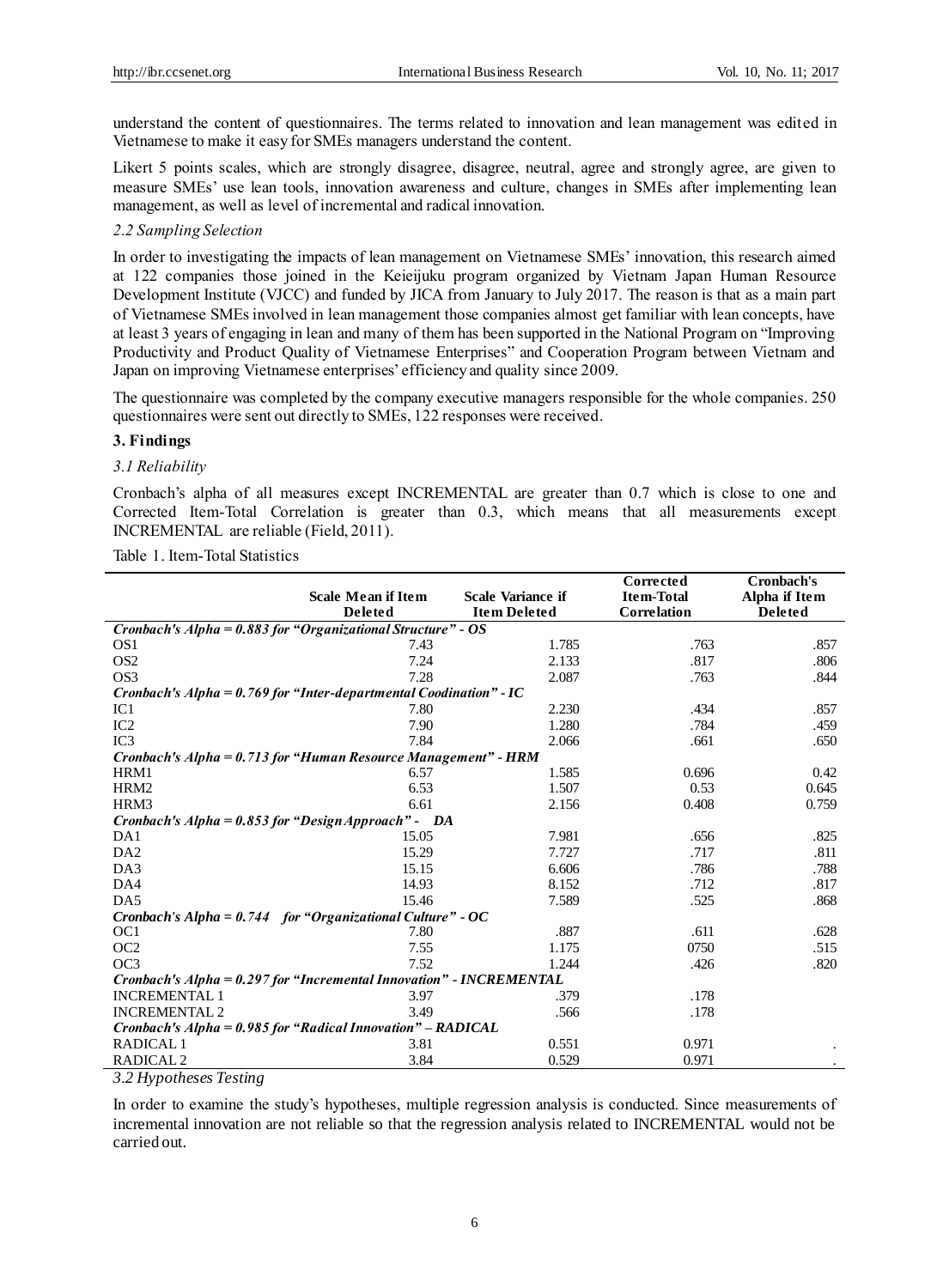# Table 2. Model Summary

| Model                                          | R              | R Square | <b>Adjusted R Square</b> |        | Std. Error of the Estimate |
|------------------------------------------------|----------------|----------|--------------------------|--------|----------------------------|
|                                                |                |          |                          |        |                            |
|                                                | $.644^{\circ}$ | .415     |                          | .390   | .56979                     |
| a. Predictors: (Constant), OS, IC, HRM, DA, OC |                |          |                          |        |                            |
| Table 3. ANOVAa                                |                |          |                          |        |                            |
|                                                |                |          |                          |        |                            |
| Model                                          | Sum of Squares | df       | Mean Square              | F      | Sig.                       |
| Regression                                     | 26.725         |          | 5.345                    | 16.464 | .000 <sup>b</sup>          |
| Residual                                       | 37.660         | 116      | .325                     |        |                            |
| Total                                          | 64.385         | 121      |                          |        |                            |
| a. Dependent Variable: RADICAL                 |                |          |                          |        |                            |

b. Predictors: (Constant), OS, IC, HRM, DA, OC

The coefficient of the determination (R square) in radical innovation testing is equal to 0.415 which means the 41.5% of variance of the change in radical innovation can be explained by lean affected factors. In the ANOVA analysis,  $F = 16.464$  and Sig. = 0.000 presents that all independent variables in the regression model have the effect to the dependent variable. This gives it to the appropriation of the research model.

Table 4. Coefficientsa

|                                                        | Standardized                |            |              |          |      |
|--------------------------------------------------------|-----------------------------|------------|--------------|----------|------|
|                                                        | Unstandardized Coefficients |            | Coefficients |          |      |
| Model                                                  |                             | Std. Error | Beta         |          | Sig. |
| (Constant)                                             | 2.915                       | .468       |              | 6.226    | .000 |
| OS                                                     | .528                        | .126       | .448         | 4.204    | .000 |
| IC                                                     | .645                        | .146       | .437         | 4.426    | .000 |
| <b>HRM</b>                                             | $-.589$                     | .127       | $-.555$      | $-4.637$ | .000 |
| DA                                                     | .234                        | .118       | .217         | 1.976    | .051 |
| <sub>OC</sub>                                          | $-.513$                     | .102       | $-.454$      | $-5.051$ | .000 |
| $\mathbf{M}$ $\mathbf{M}$ $\mathbf{M}$<br>$\mathbf{r}$ |                             |            |              |          |      |

a. Dependent Variable: RADICAL

## *H1b. After implementing lean, the changes in organizational structure will result in higher level of radical innovation.*

As for the organizational structure, the value of t-test is significant at 95% confidence level (0.000 < 0.05) which means that there is evidence to conclude that the changes of organizational structure due to lean management results in the higher level of radical innovation. The positive beta value (.528) means that the radical innovation increases by 52.8% as the organizational structure flexibility increases (positive relationship).

# *H2b. After implementing lean, the change in inter-departmental coordination will results in higher level of radical innovation.*

The change in inter-departmental coordination got significant result in relationship with radical innovation, the value of t-test is significant at 95% confidence level  $(0.000< 0.05)$ . The beta value is 0.645 which means that there is significant positive relationship between inter-departmental coordination and radical innovation in Vietnamese SMEs. The radical innovation rises by 64.5% as the inter-departmental coordination goes up.

# *H3b. After implementing lean, the changes in human resource management will result in lower level of radical innovation.*

Furthermore, for the human resource management, the t-test value is also significant at 95% confidence level  $(0.000 < 0.05)$ , with negative beta co-efficient (-0.589), which mean that there is evidence to conclude that there is negative relationship between the radical innovation and human resource management, when the employees face with more stress and have less motivation, autonomy, skill utilization and less informal communication due to lean, the radical innovation might be restricted.

# *H4b. After implementing lean, the lean approach of new product design will result in lower level of radical innovation.*

On the other hand, for lean approach of new product design, the value of the t-test *is not* significant at 95% confidence level  $(0.051 > 0.05)$ , which means that the variance in radical innovation is not predicted by the lean approach of new product design. In other word, either with transforming to lean design approach or not, radical innovation might not be affected.

## *H5b. After implementing lean, the lean organizational culture will result in lower level of radical innovation.*

Finally, for the organizational culture, the t-test value is significant at 95% confidence level, which means that there is enough evidence to conclude that there is a relationship between lean organizational culture and radical innovation. The beta co-efficient value is 0.513, which means that there is negative relationship and the radical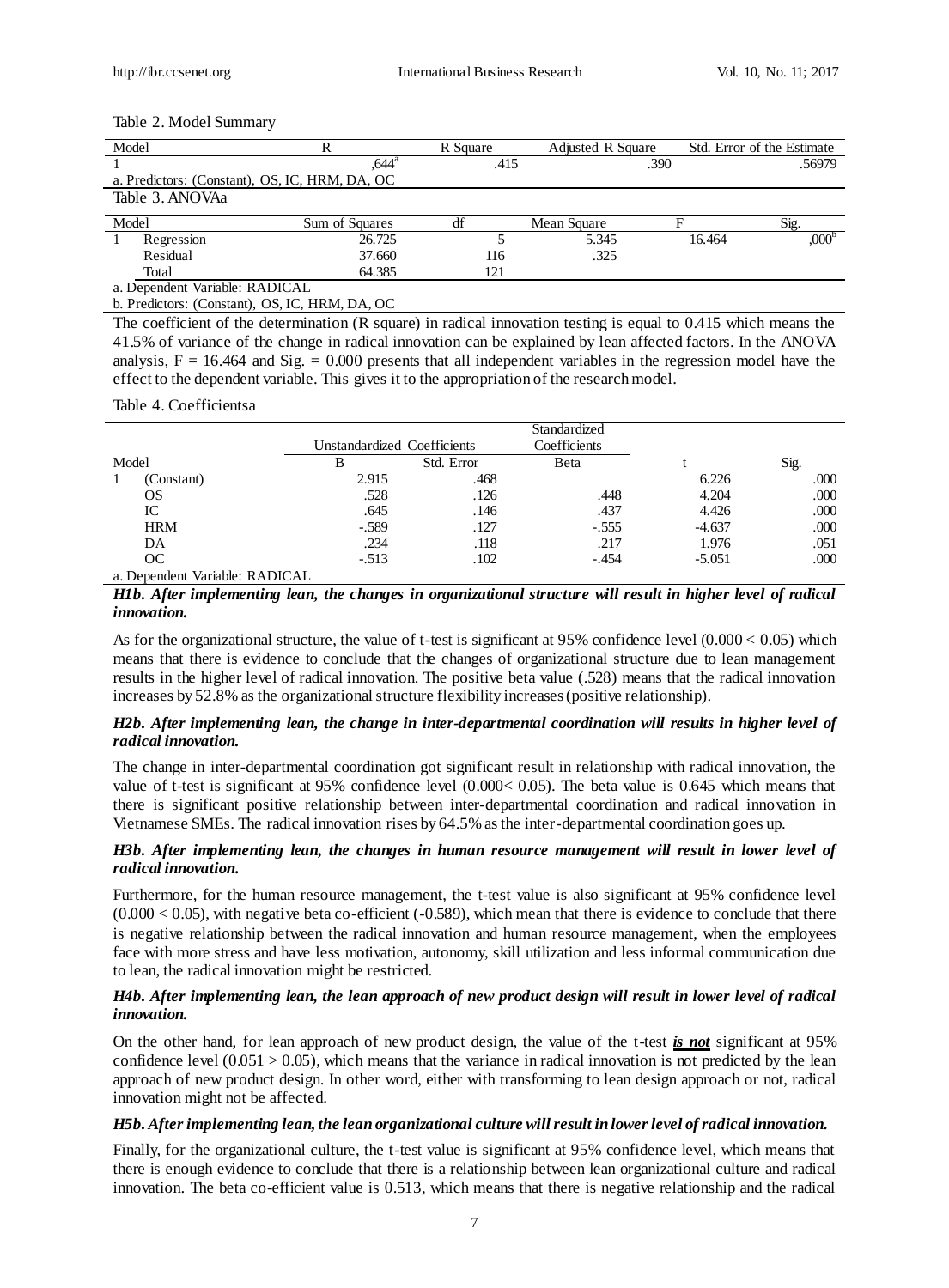innovation might reduce by 51.3% when the enterprises are engaged deeper in to lean.

#### **4. Discussion and Conclusion**

Regarding to our study aim, it was confirmed that the framework to explore the impacts of lean management on Vietnamese SMEs' innovation capability is appropriate. The practical investigation of 122 Vietnamese SMEs presents that the more SMEs engaging in lean, the more flexible oganizational structure and the higher inter-departemental coodination they are, which result in the higher level of radical innovation. However, when transform deeper into lean, the lean job and lean culture make the negative effect to the radical innovation.

The results show that lean management goes with the lower level of specialization, higher level of horizontal and fewer layers in organizational hierarchy. The flexible organizational structure due to engaging in lean makes it possible to have more radical innovation. This reflects the previous studies including G. Chryssochoidis (2003) and Haryani S. & Gupta V.B. (2016).

Again the study proves the argument of Sanchez, A.M. &Perez, M.P. (2001), McManus (2004), Hann & colleagues (2012), R.P. Mishra & A. Chakraborty (2014) about the impact of lean management on the inter-departmental coordination in SMEs. The investigation shows the same result to the research of Haryani S. & Gupta V.B. (2016) that the higher level of inter-departmental coordination will result in higher level of innovation.

Similar to H.Chen & R.Taylor (2009), the study figures out the negative relationship between human resource management, organizational structure and innovation capability. Transforming into lean, the employees get more stress, less motivation, autonomy and skill utilization and less informal communication, thus to lower level of the innovation capability of the organizations. It got the same result as for the lean culture. Lean management might change the culture of SMEs, in which all attention of both managers and employees are cutting non-necessary resources, minimizing risk and reducing variability in keeping required quality. This leads to the negative effect to radical innovation of SMEs.

The relationship between the lean approach of new product design and radical innovation is not significant in the study. It might be the reason that the innovation has been currently emphasized in Vietnamese business community and SMEs invested more in the research and development. Therefore, the lean approach of new product design might not have significant effect to the radical innovation.

The study has linked the changes in organization due to lean management and the critical factors affect to innovation. The interesting link between lean management and innovation is background for proposing the suggestions to achieve balance between successful lean practices and improving innovation capability. The job characteristics such as employees' stress, motivation, autonomy and skill utilization as well as informal communication should be considered significantly when the SMEs get more in lean management.

The limitation of the study is that the results of factor analysis does not give the converge values and the measurements of incremental innovation are not reliable enough. Although the sample size of 122 SMEs might not be large enough to have better result of factor analysis, the framework has been built up based on the results of previous empirical researches and it is supposed that 17 items produce 5 factors investigated above.

## **References**

Albury, D. (2005). *Fostering Innovation in Public Services. Public Money & Management, 25*(1), 51-56.

- Chen, H., & Taylor, R. (2009). *Exploring the Impact of Lean Management on Innovation Capability*. Proceedings PICMET, August 2-6, Portland, Oregon: University of Minnesota, Duluth, MN-USA. https://doi.org/10.1109/PICMET.2009.5262042
- Chryssochoidis, G. (2003). Factors affecting product innovations: a literature review. *Journal of Agricultural Economics Review, 04*(1), 47-62.
- Drew, J., McCallum, B., & Roggenhofer, S. (2004). *Journey to lean. Making organizational change stick*. Palgrave MacMillan, New York. https://doi.org/10.1057/9781403948410
- Faron, A. (2011). *Organizational structures in companies engaged in implementing lean management*. M.Fertsch (Ed.), Production systems – selected issues – Theory and Practice, Publishing House of Poznan University of Technology, Poznan, 163-176.
- Field, A. (2011). *Discovering Statistics Using SPSS*. London SAGE Publication Ltd.
- Greve, H. R. (2007). *Exploration and exploitation in product innovation*. Industrial and Corporate Change, 945-975. https://doi.org/10.1093/icc/dtm013